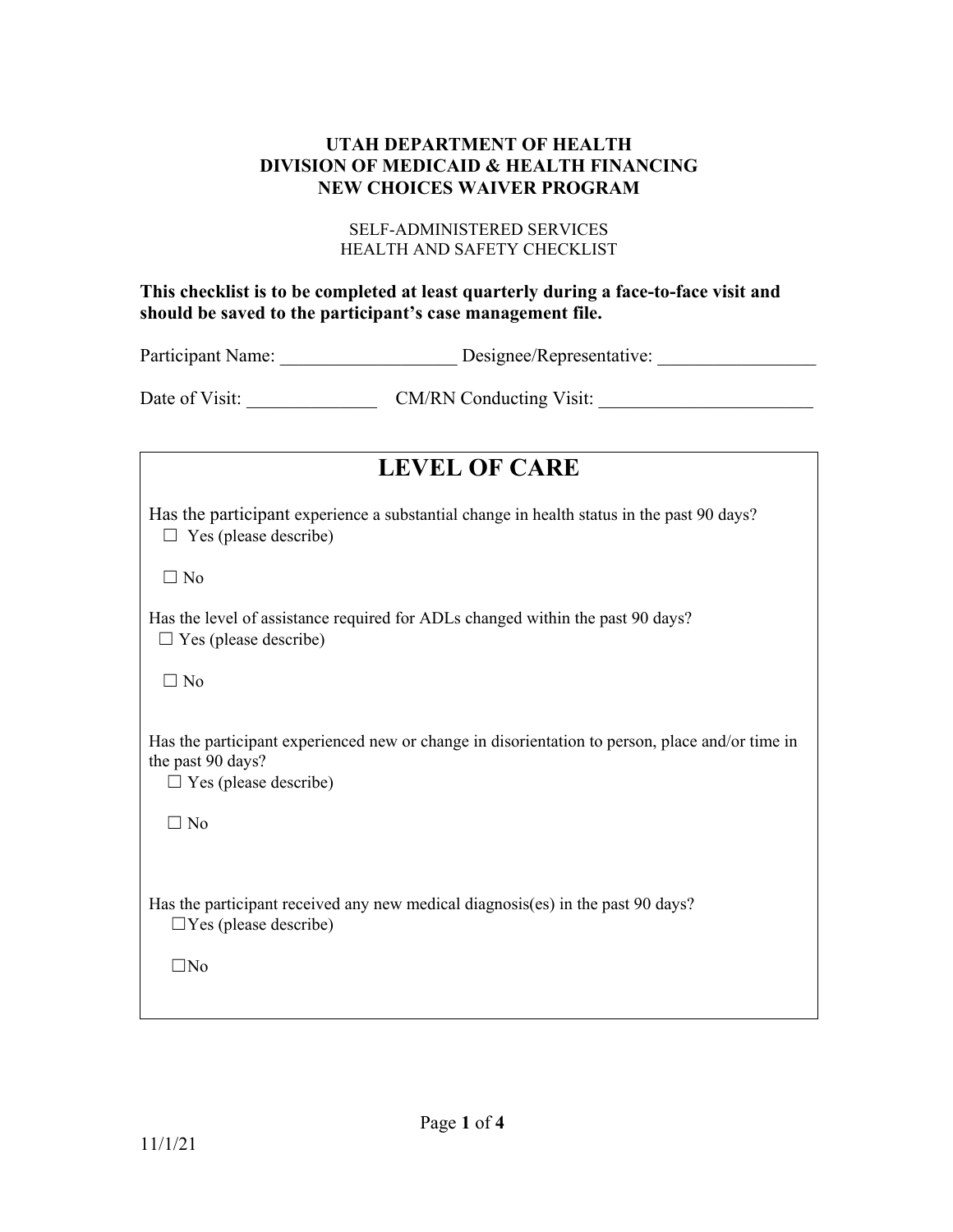# **EMOTIONAL WELLBEING**

*Determine if the participant could benefit from support to improve emotional wellbeing. Recommended assessments include: PHQ-9, Geriatric Depression Scale (short form) and Section E of MDS. The Case Manager should discuss previous interventions and/or referrals and any impact that they had on the participant's wellbeing.* 

| <b>Previous Assessment</b><br>Outcome:<br>Interventions/Referrals: | Date: |  |
|--------------------------------------------------------------------|-------|--|
| Discussion:                                                        |       |  |
| <b>New Assessment:</b><br>Score:<br>Interventions/Referrals:       | Date: |  |
| Discussion:                                                        |       |  |

| ENVIRONMENTAL RISKS                                                                    |
|----------------------------------------------------------------------------------------|
| Examine/review the following to ensure in good working condition and/or possible risks |
| <b>Smoke Detector:</b> Working   Not Working/Replaced N/A                              |
| Carbon Monoxide Detector: Working   Not Working/Replaced N/A                           |
| <b>Clutter in Living Areas Creating Fall Risk:</b> N/A Intervention Planned            |
| Mold (kitchen, laundry or bathroom): N/A Intervention Planned                          |
| <b>Fire Extinguisher:</b> Working Not Working/Replaced $N/A$                           |
| Medications Stored Appropriately: Yes No<br>N/A                                        |
| <b>Escape Plan:</b> $Yes$ No $N/A$                                                     |
| <b>Flammable Objects Away from Stove:</b><br>IN/A<br>Yes<br>$\overline{\text{No}}$     |
| Home is Cooled/Heated Appropriately:<br>N/A<br>Yes<br>No.                              |
| Flooring is Free from Fall/Trip Hazards<br>N/A<br>Yes<br>lNol                          |
| Other:                                                                                 |

## CRITICAL INCIDENTS

Did any critical incidents occur in the past 90 days?  $\Box$ Yes (please describe)

☐No

If yes, were incidents reported to NCW?

ı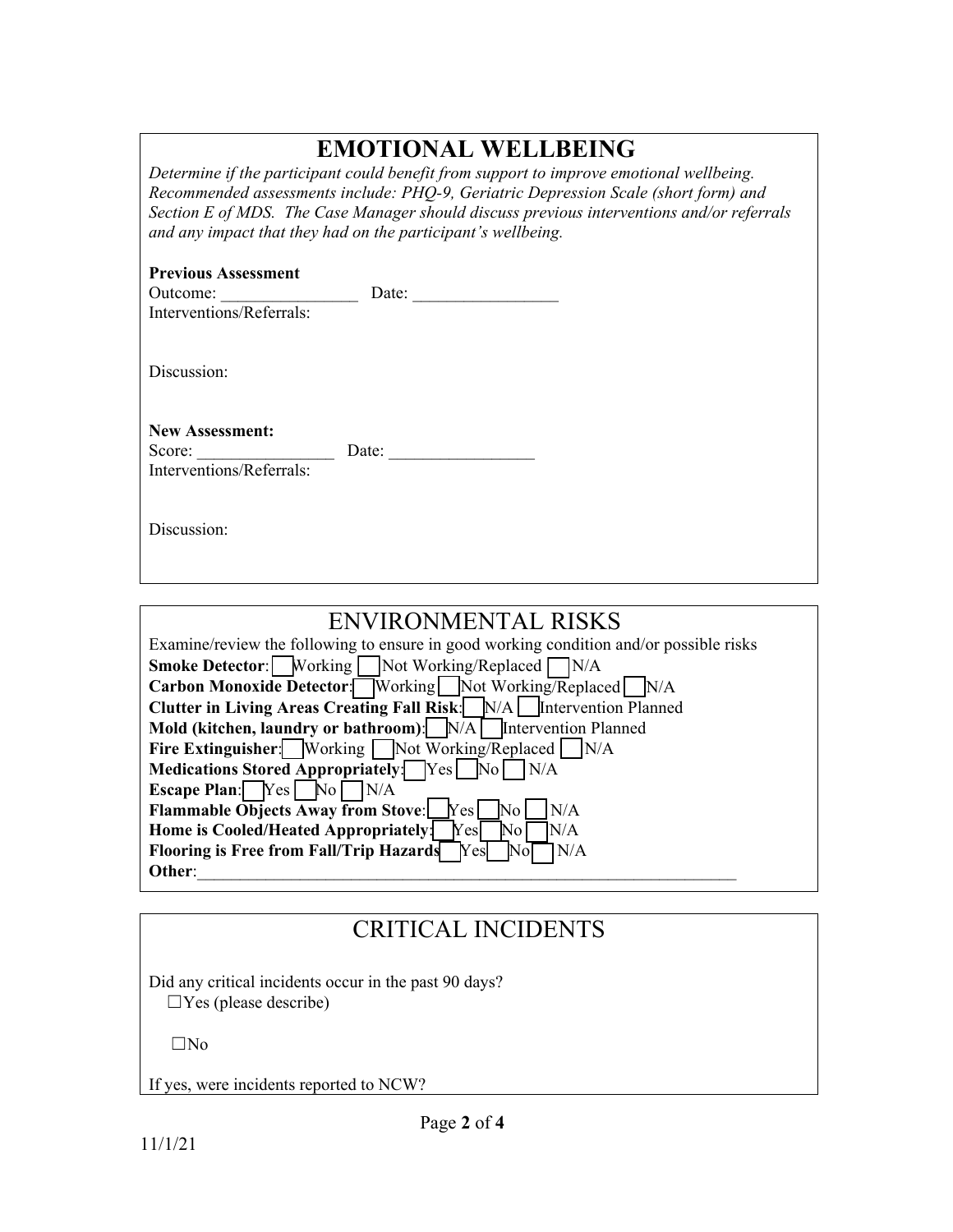$\Box$ Yes

 $\square$ No (please explain)

Were appropriate safety measures or other interventions successfully implemented?  $\Box$ Yes (please describe)

☐No

## SERVICES AND EMPLOYEES

#### **Services**

Were services provided in accordance with the current care plan (past 90 days)  $\Box$ Yes

 $\square$ No (please explain)

Are changes to the current care plan needed?  $\Box$ Yes (please describe)

☐No

### **Employees**

Does the employee adhere to the agreed upon scheduled? Yes

Does the employee treat you with respect and dignity? Yes

Does the employee communicate changes to schedule in a timely manner? Yes

Are there any concerns with the employee? Yes

Any additional comments:



# COMMUNITY ACCESS

Was participant able to access the community as described in the PCCP (past 90 days)?  $\Box$ Yes

 $\square$ No (please explain)